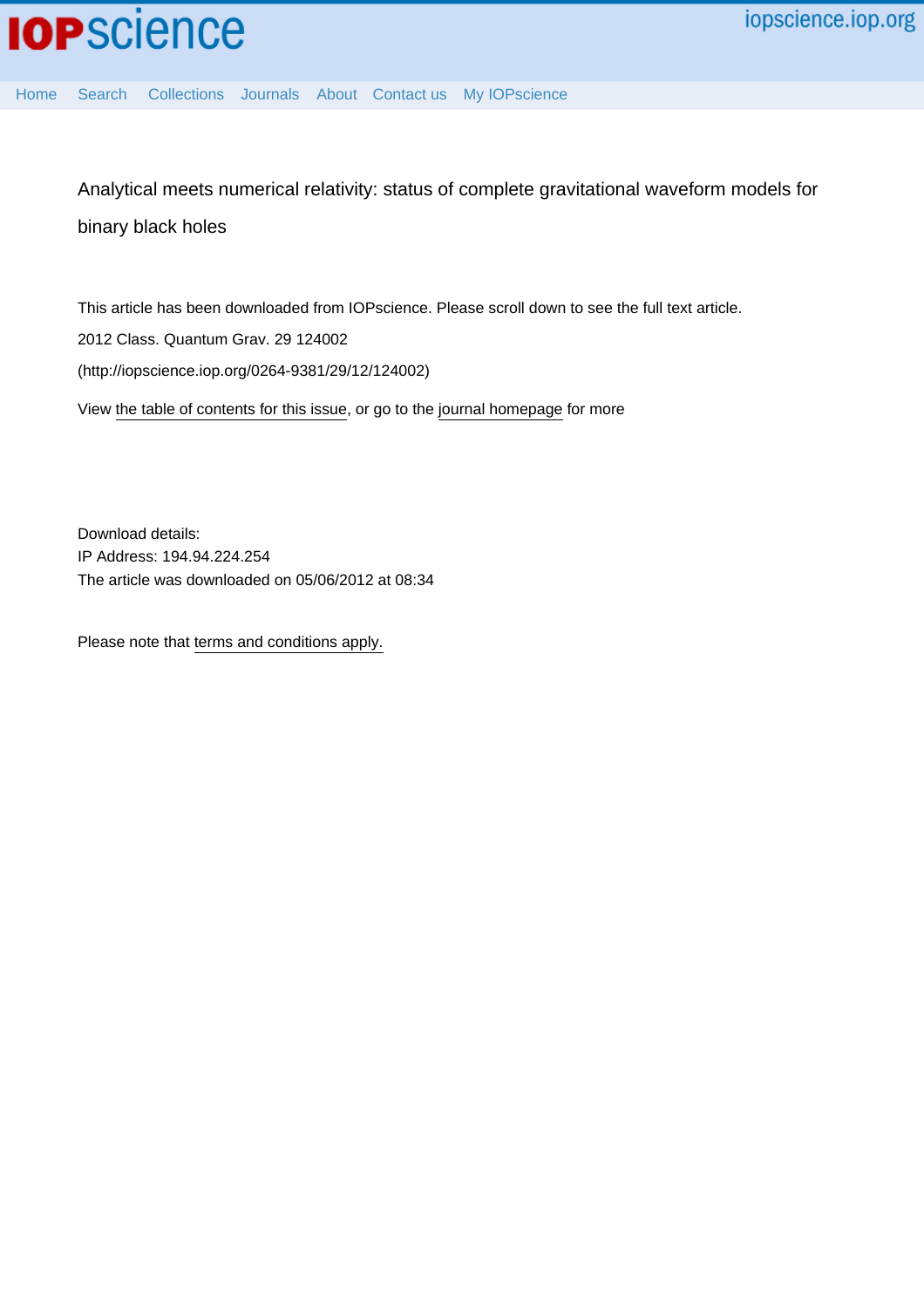# **Analytical meets numerical relativity: status of complete gravitational waveform models for binary black holes**

## **Frank Ohme**

Max-Planck-Institut für Gravitationsphysik, Albert-Einstein-Institut, Am Mühlenberg 1, 14476 Golm, Germany

E-mail: [frank.ohme@aei.mpg.de](mailto:frank.ohme@aei.mpg.de)

Received 15 November 2011, in final form 6 February 2012 Published 1 June 2012 Online at [stacks.iop.org/CQG/29/124002](http://stacks.iop.org/CQG/29/124002)

## **Abstract**

Models of gravitational waveforms from coalescing black-hole binaries play a crucial role in the efforts to detect and interpret the signatures of those binaries in the data of large-scale interferometers. Here we summarize recent models that combine information both from analytical approximations and numerical relativity. We briefly lay out and compare the strategies employed to build such complete models and we recapitulate the errors associated with various aspects of the modelling process.

PACS numbers: 04.30.Db, 04.25.dg, 04.25.Nx, 04.30.Tv

(Some figures may appear in colour only in the online journal)

## **1. Introduction**

The world-wide effort to directly detect *gravitational waves* (GWs) for the first time is an ambitious project that unites the expertise from various fields in experimental and theoretical physics. A network of instruments, containing the Laser Interferometer Gravitational-wave Observatory (LIGO)  $[1-3]$ , VIRGO  $[4, 5]$  $[4, 5]$  $[4, 5]$  $[4, 5]$  and GEO600  $[6, 7]$  $[6, 7]$  $[6, 7]$ , will soon reach a sensitivity where the signatures of coalescing compact binaries are expected to be seen above the noise level of the detectors a few times to hundreds of times per year [\[8](#page-13-0)]. In the case of binaries that consist of black holes (BHs) and*/*or neutron stars, the correct interpretation of the GW signals crucially depends on the quality of theoretically predicted *template waveforms* that have to be used to identify the physical properties of the source.

This paper focuses on waveform families of *binary BHs* as they constitute one of the most promising sources of the first direct detection of GWs. Their modelling typically combines two very different approximation procedures. One describes the early inspiral of both objects through an asymptotic expansion in terms of the relative velocity  $v/c$ , where *c* is the speed of light. As long as this quotient is small, the resulting post-Newtonian (PN) equations are an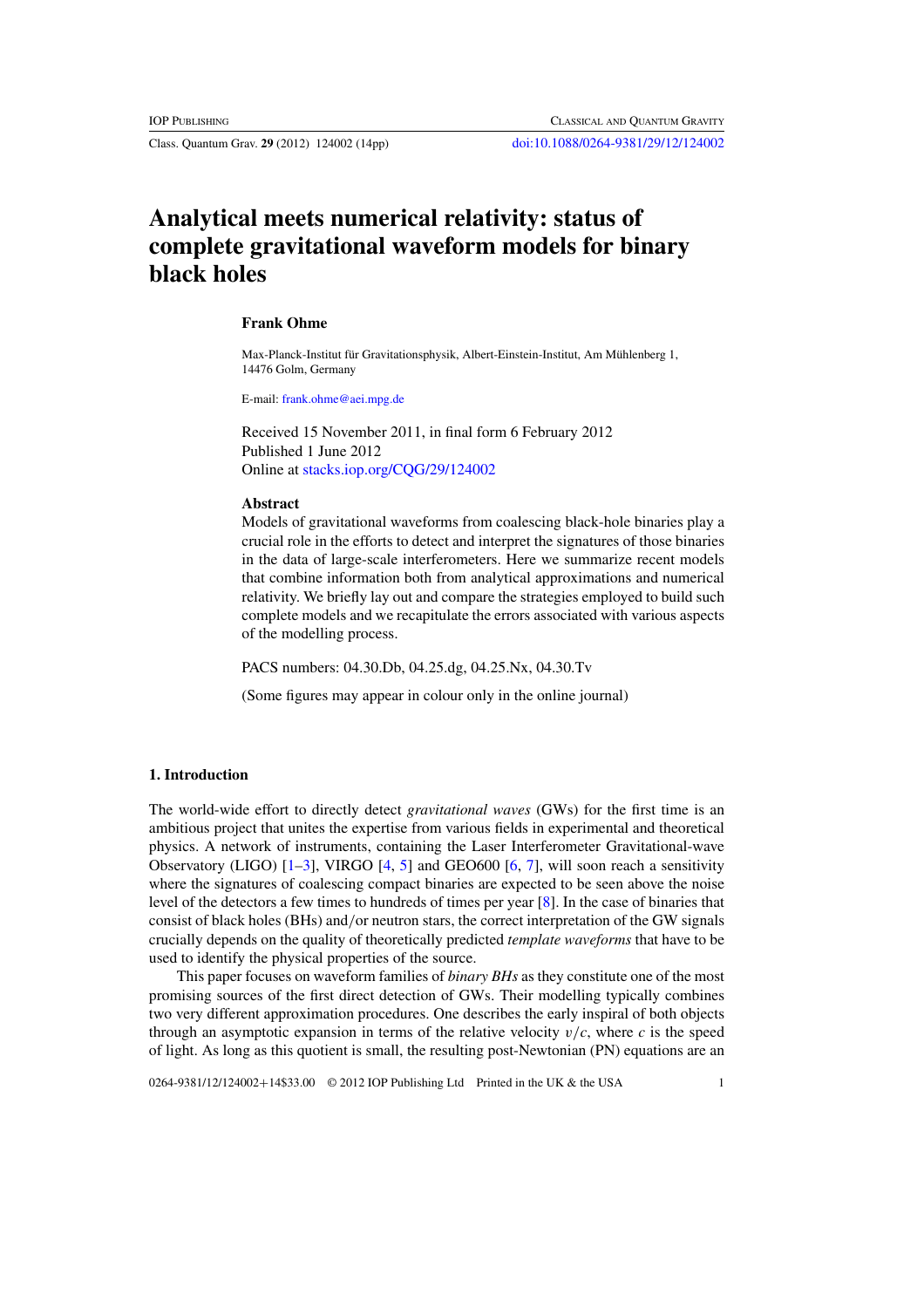

**Figure 1.** The dominant spherical harmonic mode of the GW signal of two coalescing (nonspinning) BHs as a function of time. The different approximation schemes and their range of validity are indicated. The wavy lines illustrate the regime close to the merger where analytical methods have to be bridged by NR.

adequate representation of the dynamical evolution of the binary [\[9](#page-13-0)]. Because of the simple form of PN approximants that provide the GW signal in terms of differential equations or, in some cases, even in a closed form, they have long been the favourite tool for data-analysis applications.

However, as the two BHs orbit around each other, they lose energy through the emission of GWs, and their distance shrinks along with an increase in velocity. Consequently, PN predictions become more and more inaccurate the closer the binary gets to the merger. Different analytical modifications are known that try to enhance the convergence of the PN series, even close to the merger, and one of the most successful methods is the *effective-one-body* (EOB) approach [\[10–13](#page-13-0)].

Without further information, however, all these analytical schemes break down at some point prior to the merger of both BHs, and a second approach has to be used to model the dynamics from the late inspiral through the merger: *numerical relativity* (NR). In NR, the full Einstein equations are usually solved discretely on a finite grid that is adapted to the movement of the two bodies, and the resolution in space and time is chosen fine enough to obtain a converging result. The GW content is extracted at finite radii and then extrapolated to infinity, or it is directly extracted at null infinity via Cauchy-characteristic extraction [\[14](#page-13-0), [15](#page-13-0)]. For current overviews of the field, see for example [\[16–20](#page-13-0)].

Both numerical and analytical approaches have their limitations. The PN-based formulations are, by construction, not valid throughout the entire coalescence process; NR relies on computationally very expensive simulations that become increasingly challenging (and time-consuming) with larger initial separations, higher spin magnitudes of the BHs and higher mass-ratios  $q = m_1/m_2$  ( $m_i$  are the masses of the individual BHs and we use the convention  $m_1 \geq m_2$ ). Thus, to build models of the complete inspiral, merger and ringdown signal, one has to combine information from both analytical and numerical approximations. See figure 1 for an illustration of the dominant harmonic mode of a nonspinning binary.

These 'complete' waveforms are indispensable to perfect current search strategies. They constitute our best and most complete approximation of the real signals that we are trying to detect, which makes them ideal target waveforms in a simulated search to test existing analysis algorithms. The Numerical INJection Analysis (NINJA) project [\[21,](#page-13-0) [22\]](#page-13-0) is dedicated to that question. The other important application of complete waveforms is to derive an analytical model from them which leads to an improved template bank in the search. The improvement manifests itself, e.g., in a wider detection range and a more accurate extraction of the physical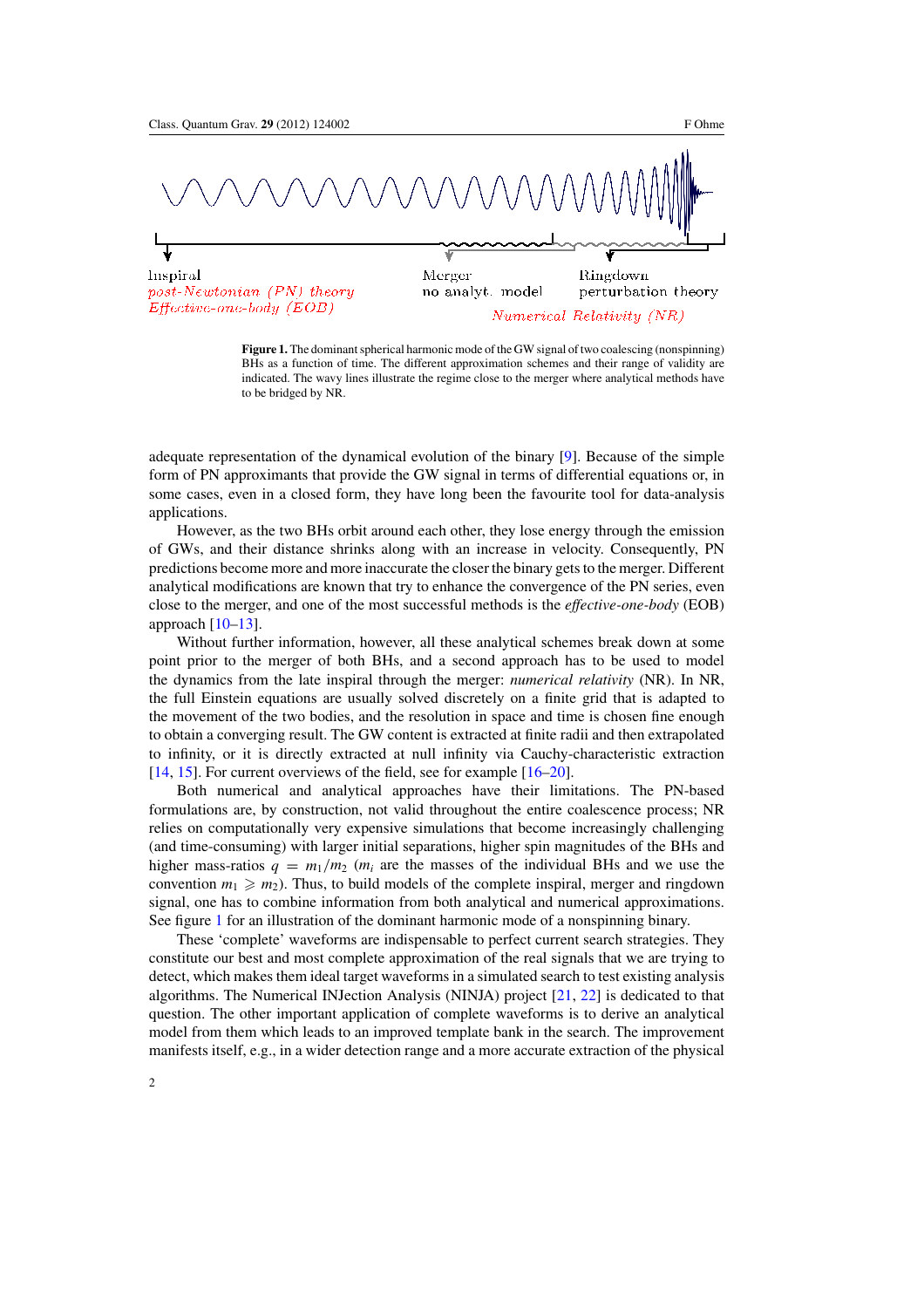<span id="page-3-0"></span>information encoded in the signals. Ongoing searches with such templates in LIGO data are summarized for instance in [\[23\]](#page-13-0).

This paper briefly describes the efforts to build complete waveform models by combining analytical approximants and NR into individual signals and eventually entire waveform families. Our focus then turns to the question of how reliable and accurate such final models are. After all, one expects (and finds) a smooth connection between the two parts of a supposedly common GW signal, but the use in actual analysis algorithms of GW interferometers requires a much deeper error analysis with a quantitative understanding of the uncertainty introduced in the modelling process.

## **2. Concepts for constructing full waveform models**

## *2.1. EOBNR*

The EOB formalism has been refined several times to incorporate additional information from NR. Depending on the number of available NR waveforms as well as the modifications introduced to the EOB description, various versions of such EOBNR models have been developed [\[24–31\]](#page-13-0). It is beyond the scope of this paper to repeat the technical details of the EOB formalism and its extensions. For the sake of comparison to other approaches, however, we shall summarize the general strategy towards complete inspiral–merger–ringdown EOBNR models below.

The main additions that allow for the description of the entire GW signal are (a) a generalization of the EOB formalism which introduces free parameters to be calibrated by NR simulations and (b) attaching a series of damped sinusoidal oscillations (quasinormal modes) representing the final stage of the BH ringdown (see, e.g., [\[32\]](#page-13-0)). The proposed variants of EOBNR mainly differ in the way the original EOB description is modified and which free parameters are introduced. The most recent versions by Damour and Nagar [\[28\]](#page-13-0) and Pan *et al* [\[31](#page-13-0)] extend the standard EOB form through the following steps.

- Two unknown parameters representing the 4PN- and 5PN-order contributions are added to the radial potential (commonly referred to as  $A(u)$ ) that enters the Hamiltonian. As for many quantities in the EOB framework, using *Pade´* resummation [\[12\]](#page-13-0) proves to be superior to the Taylor-expanded form (which is, however, not always true, see the discussion about a generalization to spinning BHs [\[29\]](#page-13-0) and also [\[33](#page-13-0)]).
- The radiation-reaction force and the waveform modes are written in a resummed, factorized manner [\[34\]](#page-13-0). Additional coefficients are introduced in the waveform, accounting for further, undetermined PN contributions and next-to-quasi-circular corrections.
- A sum of quasi-normal modes is attached to the inspiral-plunge EOBNR waveform over a certain time interval around the peak of the waveform mode.

The impact of NR on the above strategy is manifold. Some parameters (like the EOBdynamical parameters introduced into the radial potential) are directly determined through minimizing the phase difference between the analytical and numerical GW. Other parameters are derived from independent (i.e. not EOB-related) fits of the numerical data, such as predictions of the final spin of the remnant BH or the maximum of the modulus of the GW. Note, however, that for a direct comparison (and thereby calibration), analytical and numerical waveforms have to be *aligned*, i.e. a relative shift in time and phase has to be fixed by some minimization procedure. We shall find the same need in all construction algorithms for complete GW signals.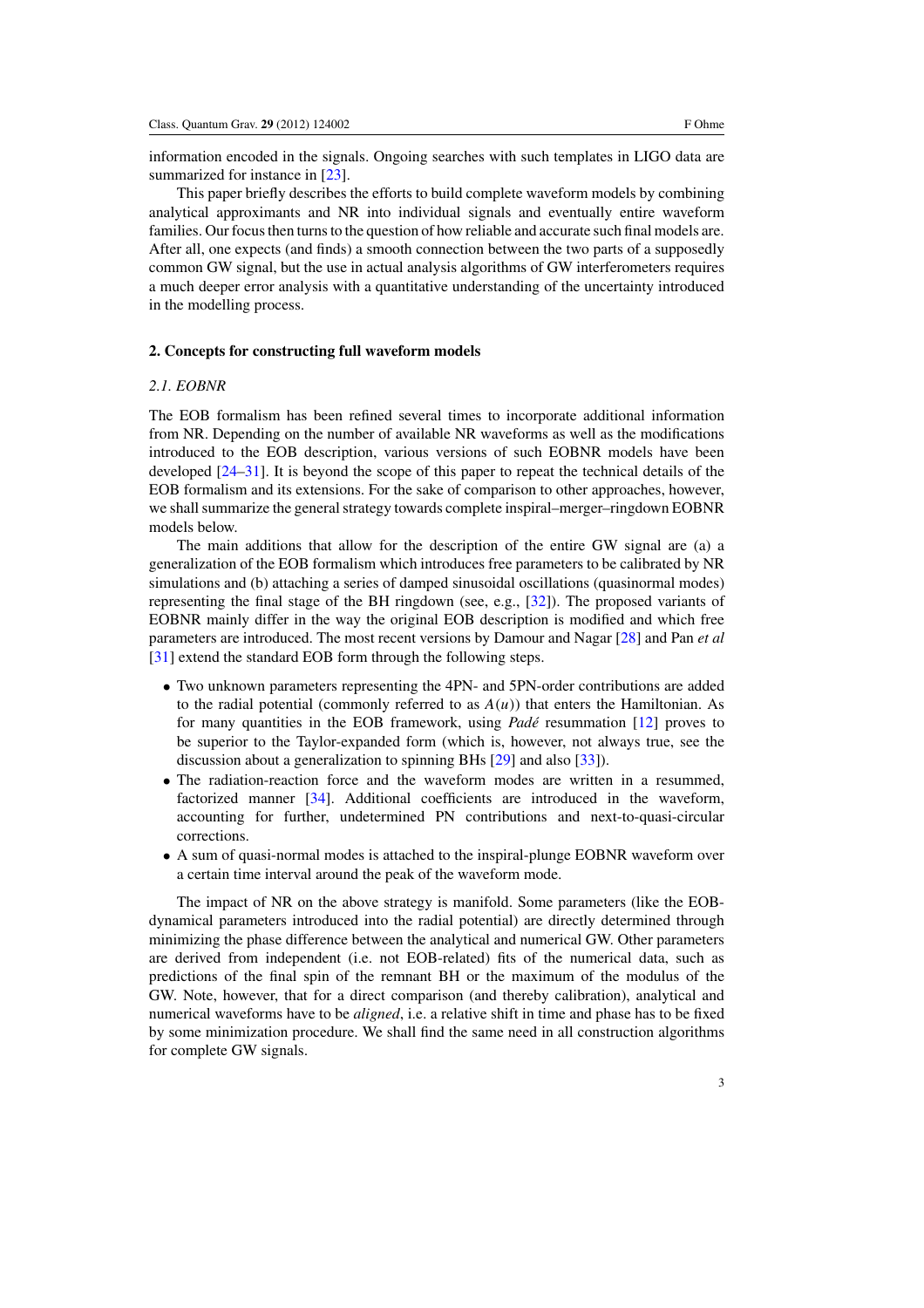In short, the characteristics of EOBNR constructions are that a well-adapted analytical description is extended and *informed* by NR data, so that finally a time-domain description based on a set of differential equations provides the entire inspiral to plunge signal that is completed by attaching the ringdown waveform.

## *2.2. Phenomenological models*

Although there is a common strategy in all modelling procedures described here, let us highlight a few distinct features of phenomenological waveform families as introduced by Ajith *et al* [\[35–37](#page-13-0)] and Santamaría *et al* [\[38](#page-13-0)]. These families are built by first constructing a finite set of complete *hybrid* waveforms [\[36,](#page-13-0) [38–43](#page-13-0)] that are direct combinations of the available NR data with the appropriate waveforms obtained with some PN approximant (usually based on Taylor-expanded quantities). The construction of these hybrid waveforms may differ, as they can be based on the time or frequency domain, they can overlap both waveform parts at a single point or over an interval and they can impose various requirements on the smoothness of the transition. However, all hybridization procedures are based on finding the, in some sense, optimal alignment between two parts of the same waveform by exploiting the free relative time and phase shift.

Different from the EOBNR approach, this combination of analytical and numerical waveforms does not immediately lead to a model allowing arbitrary physical parameters. Hybrid waveforms merely constitute the set of discrete *target signals* that are represented in a next step as accurately as possible by a simple and convenient multi-parameter fit. This fit is separated from the analytical approach used to describe the inspiral of the hybrid waveform. For instance, the latest model of Ajith *et al* [\[37\]](#page-13-0) employs a time-domain PN approximant commonly denoted by 'TaylorT1' in the hybrid construction, but the final multi-parameter model is instead inspired by the form of a Fourier-domain PN approximant (see for instance [\[44](#page-13-0)] for an overview of the different PN approximants).

The final fit that turns a set of hybrid waveforms distributed in the parameter space into an analytical model is a delicate procedure. Introducing an arbitrary (yet as small as possible) number of parameters to fit a relatively small number of hybrids is not difficult. These auxiliary parameters, however, have to be a smooth function of the *physical parameters* (notably symmetric mass ratio and spins) themselves in order to allow for an interpolation of the parameter space. Only if the latter can be achieved, again with guidance from PN descriptions and the knowledge of quasinormal ringdown modes, the model becomes potentially useful for data-analysis purposes without increasing the rate of false alarms in a search process.

In the end, the phenomenological descriptions mentioned above [\[35–38](#page-13-0)] are provided in terms of closed-form equations representing the GW signal in Fourier space. It should be noted that, although the procedure of combining PN and NR data in the first step and analytically modelling it in the second step is conceptually useful to analyse different error sources (see section [4\)](#page-6-0), it is not entirely different from the EOBNR approach. If the inspiral model used in the hybrid would be the EOB and an extended EOB description is chosen as the 'phenomenological model', then we would recover the EOBNR construction. Likewise, if the EOBNR construction would calibrate its model against a complete hybrid signal instead of pure NR data, it would be conceptually no different from phenomenological constructions (which does not imply that one construction cannot be superior to the other). The important question ultimately is how *flexible* and *accurate* each individual strategy (with all its detailed distinctions) can predict the unknown real GW signal. We shall touch this question in section [4.](#page-6-0)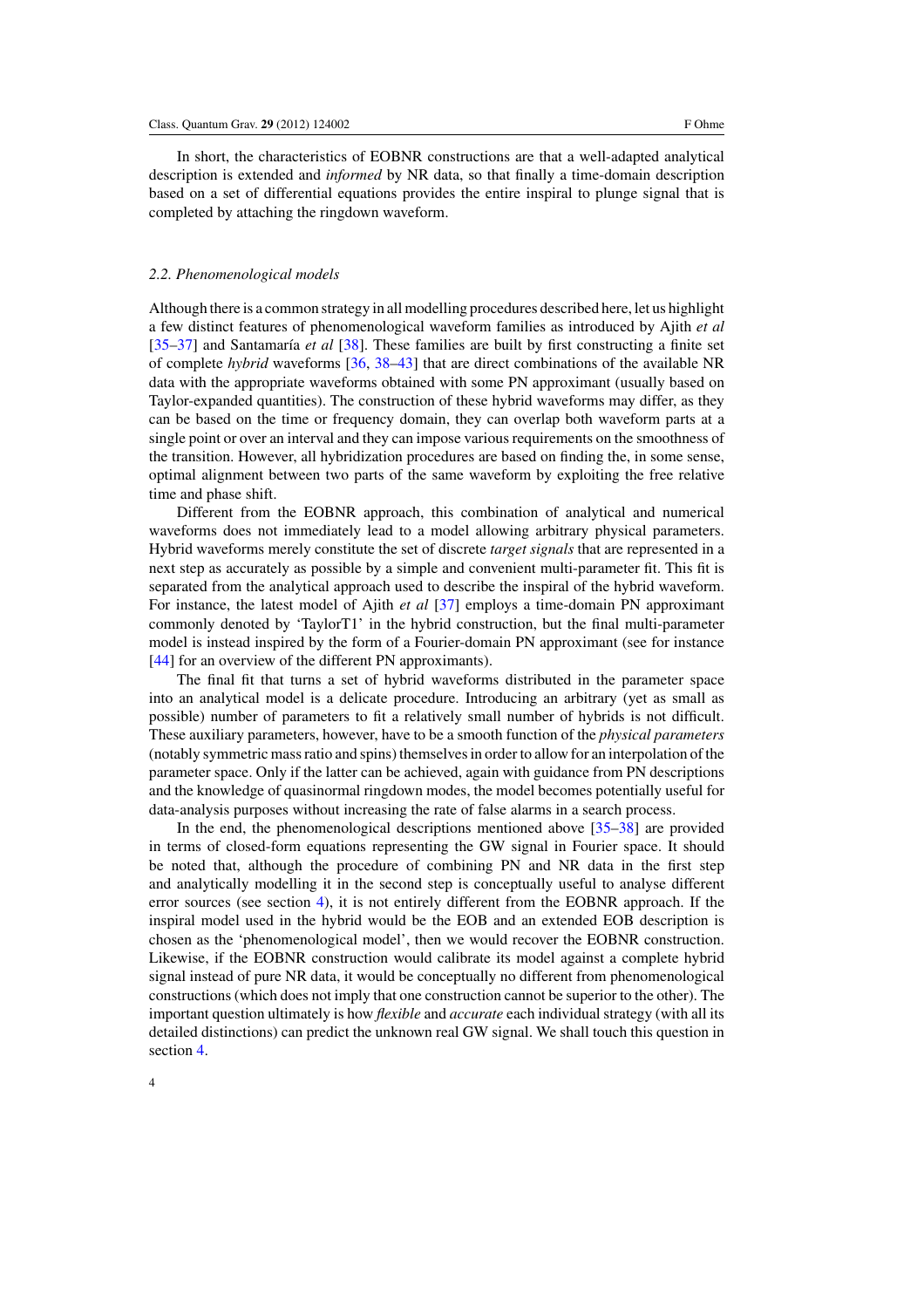**Table 1.** A selection of recent complete waveform models for BH binaries with comparable masses on quasi-spherical orbits. We summarize the reference where the model was described, the approximate inspiral waveforms and NR codes that were employed, the parameter range in which each model was calibrated (*q* is the mass ratio) and the number of parameters and NR simulations used to build the model.

<span id="page-5-0"></span>

| Alias        | Reference Inspiral NR code |                |           |                                           | Calibration range Calibrated parameters                                         |
|--------------|----------------------------|----------------|-----------|-------------------------------------------|---------------------------------------------------------------------------------|
| <b>EOBNR</b> | $\lceil 28 \rceil$         | EOB            | SpEC, BAM | $q \leq 4$ and $q \to 0$<br>no spins      | 2 dynamical from $q = 1$<br>+ fits from $q \in \{1, 2, 4\}$                     |
| <b>EOBNR</b> | [31]                       | <b>EOB</b>     | SpEC      | $q \leq 6$ and $q \to 0$<br>no spins      | 2 dynamical $+4$ waveform<br>parameters/mode, 5 leading<br>modes from 5 NR runs |
| Phenom $B$   | $\left[37\right]$          | T1             | BAM       | $q \leq 4$ and $q \to 0$<br>aligned spins | 6 phase, 4 amplitude<br>from 24 NR simulations                                  |
| Phenom $C$   | [38]                       | F <sub>2</sub> | BAM       | $q \leqslant 4$<br>aligned spins          | 6 phase, 3 amplitude<br>from 24 NR simulations                                  |
| PhenSpin     | <u>1461</u>                | T4             | MayaKranc | $q=1$ , $\chi_i=0.6$<br>precession        | 2 phase parameters from<br>24 NR simulations $+4$ PhenomB                       |

For completeness, let us mention another phenomenological family that was constructed by Sturani *et al* [\[45](#page-13-0), [46](#page-13-0)] as a first step to model waveforms of precessing binaries. In this approach, a Taylor-expanded time-domain approximant ('TaylorT4') is extended and finally fitted to NR data. Just like EOBNR (although less sophisticated), the resulting model is given in the form of time-domain differential equations with quasinormal ringdown modes attached.

## **3. Physical range of waveform models**

Understanding the concepts underlying the construction of complete waveform models is mainly interesting when we want to compare various approaches, deduce why they lead to slightly different waveforms and, most importantly, assess the quality of individual families. In this section, however, we will first summarize the facts that are interesting for the actual usage of the waveforms in data-analysis applications. In particular, before applying the model to a set of physical parameters, one should have a clear perception of *where in the parameter space* these models have been constructed. Although this range does not necessarily coincide with the range of parameters the model can be used with, it nevertheless is a good indication where it can be trusted most.

The waveform models that have been introduced in section [2](#page-3-0) are tailored to model binary BHs with comparable masses inspiralling on quasi-circular orbits. There are successful efforts to exploit the synergy of analytical methods and NR also for other scenarios, such as the extreme mass-ratio regime [\[30](#page-13-0), [47\]](#page-13-0) or binary neutron star coalescences [\[26](#page-13-0), [48\]](#page-13-0). In this paper, we focus on binary BHs in the comparable-mass regime only, as they are the most promising sources for the upcoming generation of ground-based GW detectors whose detection and interpretation may require information both from PN and NR.

In table 1, we provide an overview of selected, recent models for this regime. Apart from an alias (partially adopted from the LIGO-Virgo collaboration [\[49,](#page-13-0) [50\]](#page-13-0)), we indicate the inspiral model which is either based on the EOB approach or derived from Taylorexpanded PN quantities. In the latter case, various different PN approximants are known depending on the details of the re-expansion and integration. The time-domain approximants are commonly referred to as *TaylorTn* (where *n* ranges from 1 to 4, and a fifth version has recently been suggested [\[51](#page-13-0)]); a frequency-domain representation obtained via the stationary-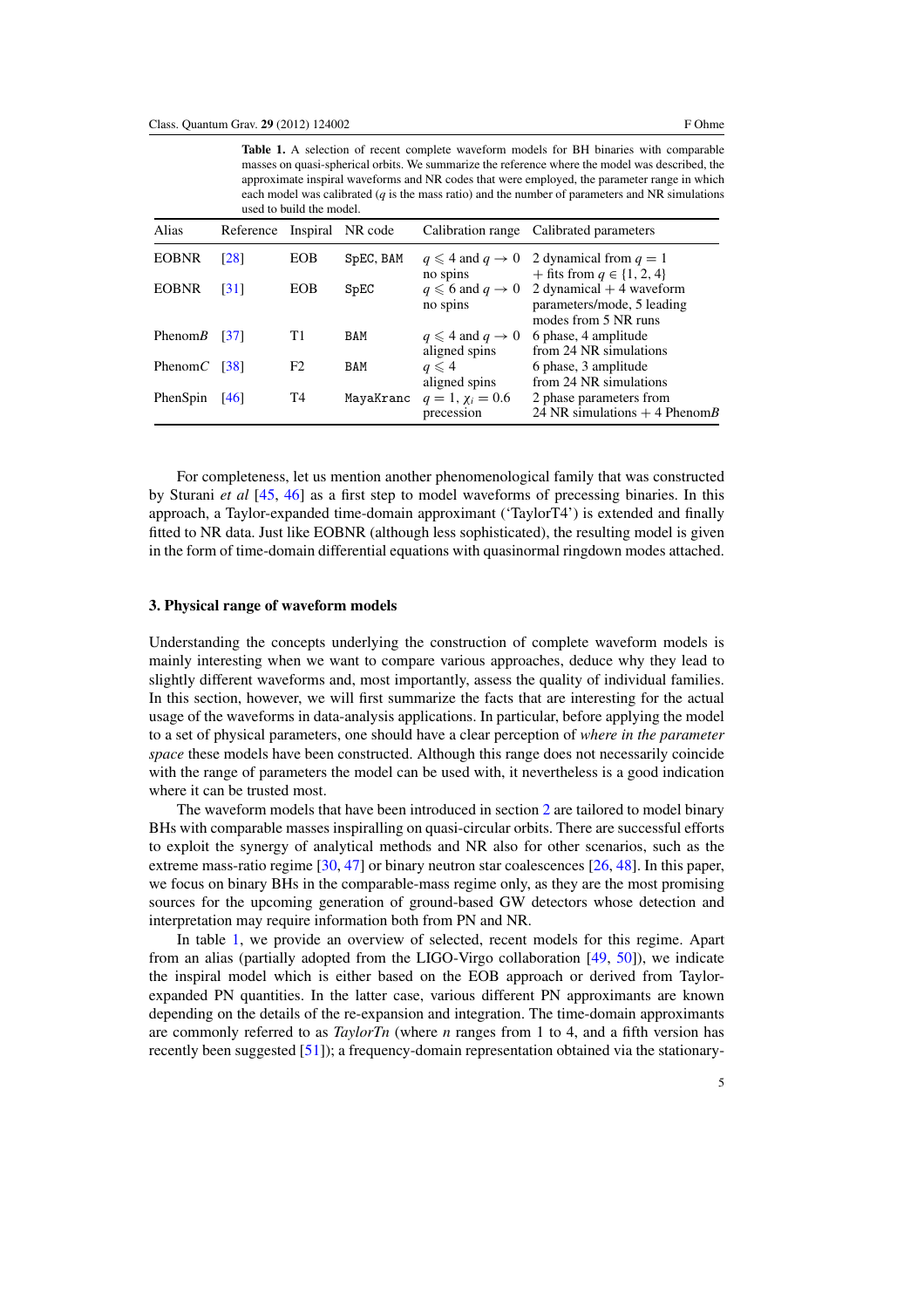<span id="page-6-0"></span>The NR codes that contributed to the construction of the given models are the Spectral Einstein Code (SpEC [\[54](#page-13-0), [55\]](#page-13-0)), BAM [\[56](#page-13-0)] and MayaKranc [\[57\]](#page-13-0), where the few SpEC waveforms are notably long and accurate, the BAM simulations provide the largest diversity in parameter space with moderately long waveforms and MayaKranc waveforms are the only precessing simulations used to calibrate analytical models to date.

Other distinctive features of the models listed in table [1](#page-5-0) are for example as follows:

- Phenom*B*/*C* are closed-form frequency-domain representations of the GW; EOBNR and PhenSpin provide the signal in terms of time-domain differential equations.
- EOBNR models can readily be extended beyond the dominant spherical harmonic of the GW, whereas the phenomenological models and PhenSpin solely provide the signal in terms of the  $\ell = 2$ ,  $m = \pm 2$  (spin-weighted) spherical harmonic modes.
- The PhenSpin model is the first attempt to model generic precessing spin configurations, but it is so far only calibrated to equal-mass systems and dimensionless spin magnitudes of 0.6. All other models in table [1](#page-5-0) are only applicable to nonspinning systems or systems where the spin of each BH is aligned (or antialigned) with the total orbital angular momentum.

In the aligned-spin case, both phenomenological waveform families reduce the two spin parameters to one 'total' spin

$$
\chi = \frac{m_1 \chi_1 + m_2 \chi_2}{m_1 + m_2},\tag{1}
$$

where  $m_i$  are the individual masses and the dimensionless spin magnitudes are  $\chi_i = \pm |S_i|/m_i^2$ (the sign distinguishing aligned and antialigned configurations). As recently shown by Ajith [\[51](#page-13-0)], this degeneracy in the spin parameters can be further optimized, and it will be an important goal for future models to describe as many physical effects as possible with the smallest possible number of parameters. In the nonspinning case, all waveforms presented here are parametrized in terms of the *physical* parameters total mass and symmetric mass ratio (plus initial time and phase) but it may be useful both from the modelling and the search point of view to refrain from this parametrization strategy once all additional spin dynamics are included. Note that there is also an EOBNR model proposed that includes aligned-spin configurations [\[29](#page-13-0)], but this first exploratory study only employed two equal-mass simulations (performed with SpEC) with equal spins  $\chi_1 = \chi_2 \approx \pm 0.44$ .

Apart from the listed facts, there are many more procedures involved in checking the validity of proposed models. Most importantly, it has been shown to some extent that the models mentioned here agree to reasonable accuracy with the waveforms they were derived from, but also with waveforms that were *not* in the construction set. Thus, with an increasing number of available numerical simulations, all these models can not only be extended and refined, but also be cross-checked extensively until, ideally, one can confidently interpolate over the entire parameter space independent of the set of waveforms actually used to calibrate the model.

## **4. Uncertainties in the modelling process**

Having briefly sketched some successful approaches to combine analytical and numerical methods in the GW-modelling process, let us recapitulate the choices that had to be made along the way.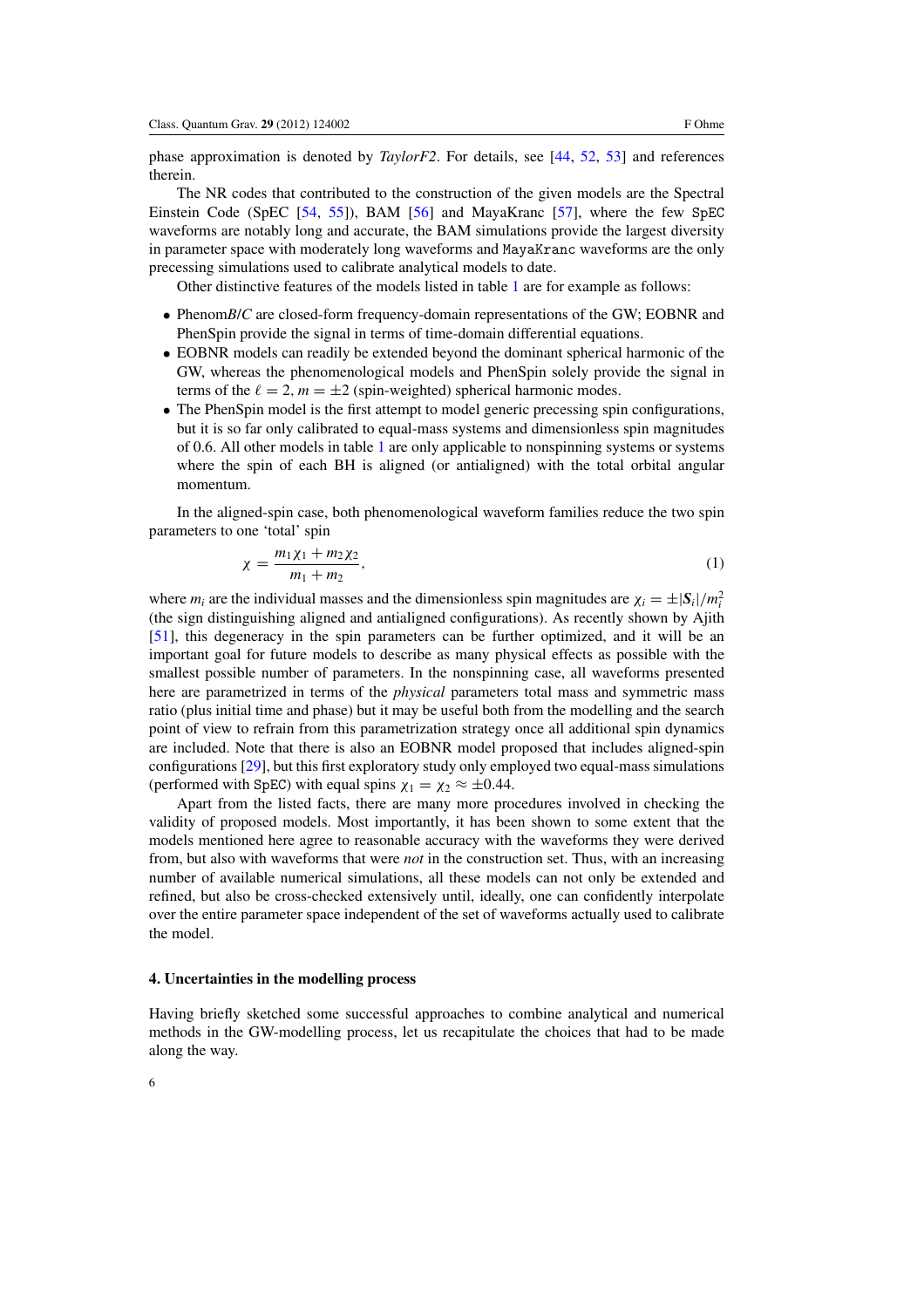- <span id="page-7-0"></span>• Which PN/EOB formulation should be employed?
- What *physical parameters* in PN and NR are consistent with the other framework?
- Which NR resolution, extraction formalism, etc is sufficient?
- How long do the NR waveforms have to be?
- What is the appropriate way to match analytical and numerical data?
- How do the fitting parameters depend on physical quantities?

When constructing a complete waveform model, each of these questions has to be answered and different choices lead to the different results presented above. The important conclusion we shall draw from this is that none of the suggested models is based on an unambiguous construction, and the spread of possible results that different reasonable choices yield is a measure of the uncertainty within the modelling process. We shall first outline the basic concepts of evaluating these uncertainties in a way meaningful for GW searches and then summarize some results that have been obtained in the recent past.

#### *4.1. Accuracy requirements for detection and parameter estimation*

Let us recall the basic strategy of a matched-filter search (see, e.g., [\[58–60\]](#page-13-0)) that employs a theoretically predicted template bank of waveforms  $h_2$  which in turn are characterized by the parameters  $\theta$ . Assume that a real GW signal  $h_1$  is contained in the data stream. The search mainly relies on finding the maximum agreement between  $h_1$  and  $h_2(\theta)$ , for any  $\theta$ , as quantified by the inner product

$$
\langle h_1, h_2 \rangle = 4 \operatorname{Re} \int_{f_1}^{f_2} \frac{\tilde{h}_1(f) \, \tilde{h}_2^*(f)}{S_n(f)} \, df. \tag{2}
$$

Here,  $\bar{h}_i$  are the Fourier transforms of  $h_i$ ,  $*$  denotes the complex conjugation and  $S_n$  is the noise spectral density of the assumed GW detector (we assume stationary Gaussian noise with zero mean).

The *detection efficiency* can be expressed in terms of the minimal mismatch

$$
\mathcal{M} = 1 - \max_{\theta} \frac{\langle h_1, h_2(\theta) \rangle}{\|h_1\| \|h_2(\theta)\|}, \qquad (\|h_i\| = \sqrt{\langle h_i, h_i \rangle}), \tag{3}
$$

which quantifies the loss in *signal-to-noise ratio* (SNR) due to an inexact model, or equivalently yields the fraction of missed signals in a matched-filter search. If, for example, up to  $x = 10\%$ of the detectable signals may be missed due to a mismatch of real and modelled waveform, we can allow this mismatch to be at most  $M = 1 - \sqrt[3]{1 - x} \approx 3.5\%$ .

Typically, one does not have access to an ideal target waveform and an approximate search family, so one commonly uses the mismatch between two supposedly equivalent, approximate waveforms to quantify the error of the modelling process itself. The other simplification that often comes with the restriction to discrete points in the parameter space is that instead of maximizing (3) with respect to all parameters, one only exploits a free relative time and phase shift between the waveforms and varies along  $\theta = (t_0, \phi_0)$ . This can only be an upper bound on  $M$ , which is of course sufficient if the values found are small enough.

The uncertainty of estimating parameters in a search has recently [\[42,](#page-13-0) [43](#page-13-0), [61,](#page-13-0) [62](#page-14-0)] been based on the requirement that the error of the waveform model is *indistinguishable* by the detector. With  $h_1$  and  $h_2$  denoting supposedly equivalent waveforms, this requirement reads

$$
\|\delta h\| = \|h_1 - h_2\| < \epsilon,\tag{4}
$$

with  $\epsilon$  being the fraction of the noise level we allow for the model uncertainty ( $\epsilon \lesssim 1$ ). The parameters of  $h_1$  and  $h_2$  are deliberately kept the same in (4), except for a time and phase shift that is used to minimize the distance. The other parameters (masses, spins) should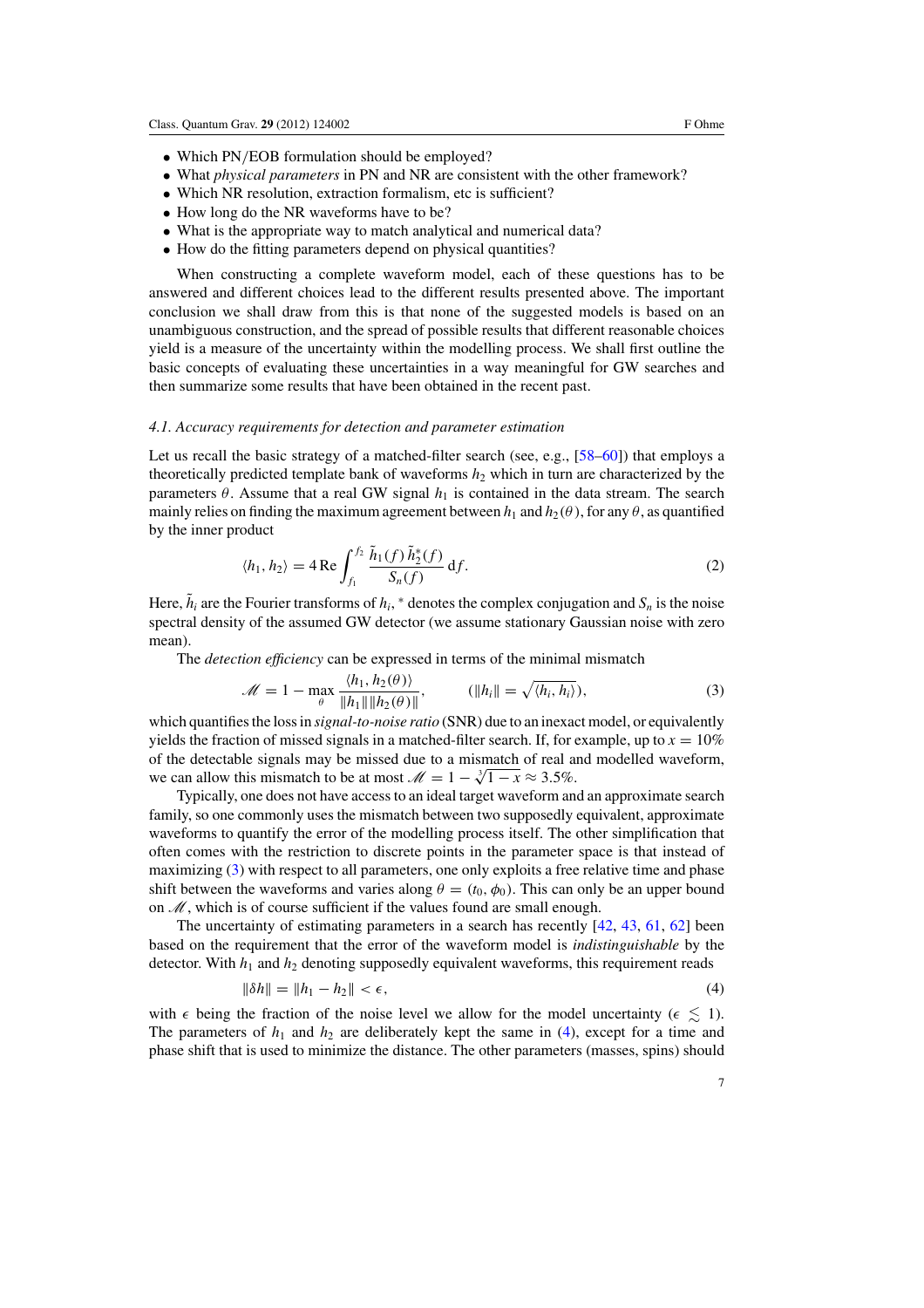<span id="page-8-0"></span>be determined in the search with no bias introduced by the model; thus, we do not optimize over them in [\(4\)](#page-7-0). Note that [\(4\)](#page-7-0) can also be expressed in terms of the mismatch (also minimized over a time and phase shift only) by assuming the equal norms  $||h_1|| = ||h_2|| = ||h||$  [\[63,](#page-14-0) [64](#page-14-0)],

$$
\mathcal{M} = \frac{1}{2} \frac{\|\delta h\|^2}{\|h\|^2} \qquad \Rightarrow \quad (4) \qquad \Leftrightarrow \qquad \mathcal{M} < \frac{\epsilon^2}{2\|h\|^2}.\tag{5}
$$

Fulfilling [\(4\)](#page-7-0) or (5) is certainly the ultimate goal for an accurate waveform model, and we can easily understand that if the waveform uncertainty δ*h* is not even detectable in the presence of instrument noise, it has no effect on the measurement. The converse, however, cannot be interpreted in this straightforward manner. If  $\|\delta h\| > 1$ , we would expect that the model uncertainty has *some* effect on the parameter estimation, but *which* effect it actually has must be quantified through the *systematic* (i.e. model-induced) parameter bias which is defined as the difference between the parameter values of the best fitting template and the true parameters [\[12\]](#page-13-0). These errors should then be compared to statistical (i.e. noise-induced) errors, and there are explicit expressions available for both types of biases in the high SNR regime [\[63,](#page-14-0) [65](#page-14-0)]. Here we just remind the reader that [\(4\)](#page-7-0) was derived as a *sufficient* criterion to ensure that the systematic errors do not exceed the statistical parameter variance [\[63\]](#page-14-0). It is, however, not a necessary criterion, and we shall illustrate this explicitly in section [4.4.](#page-9-0)

Next, we summarize some important results that have been obtained recently, all casting the question of accuracy of waveforms in the form just outlined. All the results quoted below use an Advanced LIGO noise curve [\[36,](#page-13-0) [66\]](#page-14-0) with appropriate integration limits.

## *4.2. Errors in the NR regime*

Quantifying errors is an important and very natural process for numerical integrations and the uncertainty of NR waveforms is usually given in terms of phase and amplitude error. Although these can be related to the quantities we have introduced above (see  $[61, 67, 68]$  $[61, 67, 68]$  $[61, 67, 68]$  $[61, 67, 68]$  $[61, 67, 68]$  $[61, 67, 68]$ ), we will focus on publications here that directly analyse NR errors in terms of waveform mismatches (all mismatches quoted below are optimized over time and phase shifts of the waveforms).

The 'Samurai' project [\[69](#page-14-0)] was a joint effort proving the consistency of NR waveforms by comparing numerical simulations of equal-mass, nonspinning binaries from five different NR codes. No completion of the waveforms with PN or EOB inspiral signals was considered as the focus laid primarily on the NR data and their errors. Therefore, the mismatches reported in [\[69](#page-14-0)] are restricted to high frequencies; thus, high masses of the system (total mass  $> 180M_{\odot}$ ) and values of  $\mathcal{M} < 0.1\%$  are found. Similarly, Santamaría *et al* [\[38](#page-13-0)] compare hybrid waveforms of nonspinning binaries with mass ratios 1 and 2 where the PN part was fixed, respectively, and NR data were produced either from the BAM or Llama [\[70\]](#page-14-0) code. The maximal mismatch they find satisfies  $\mathcal{M} < 0.2\%$ .

The effect of different resolutions used to calculate the NR part of a complete waveform was also analysed in [\[38](#page-13-0)] and by MacDonald *et al* [\[42\]](#page-13-0) who report that even the low-resolution run causes a difference to their best simulation (nonspinning, equal mass, SpEC code) with  $\mathcal M$ not greater than 0.1%.

Finally, various comparisons of analytical waveform models with NR data can be found in the literature, e.g., the recent EOBNR model by Pan *et al* [\[31\]](#page-13-0) exhibits a mismatch  $\mathcal{M} \sim 0.5\%$ with an NR waveform (multiple harmonics) of a binary with mass ratio 6. Smaller mass ratios and fewer harmonics lead to smaller mismatches. Note that all these mismatches can be considered as small, at least in terms of detection, as only  $\approx 1.5\%(0.6\%)$  of signals would be lost due to a mismatch of  $\mathcal{M} = 0.5\% (0.2\%)$  (not even including additional optimizations over the physical parameters of the template bank).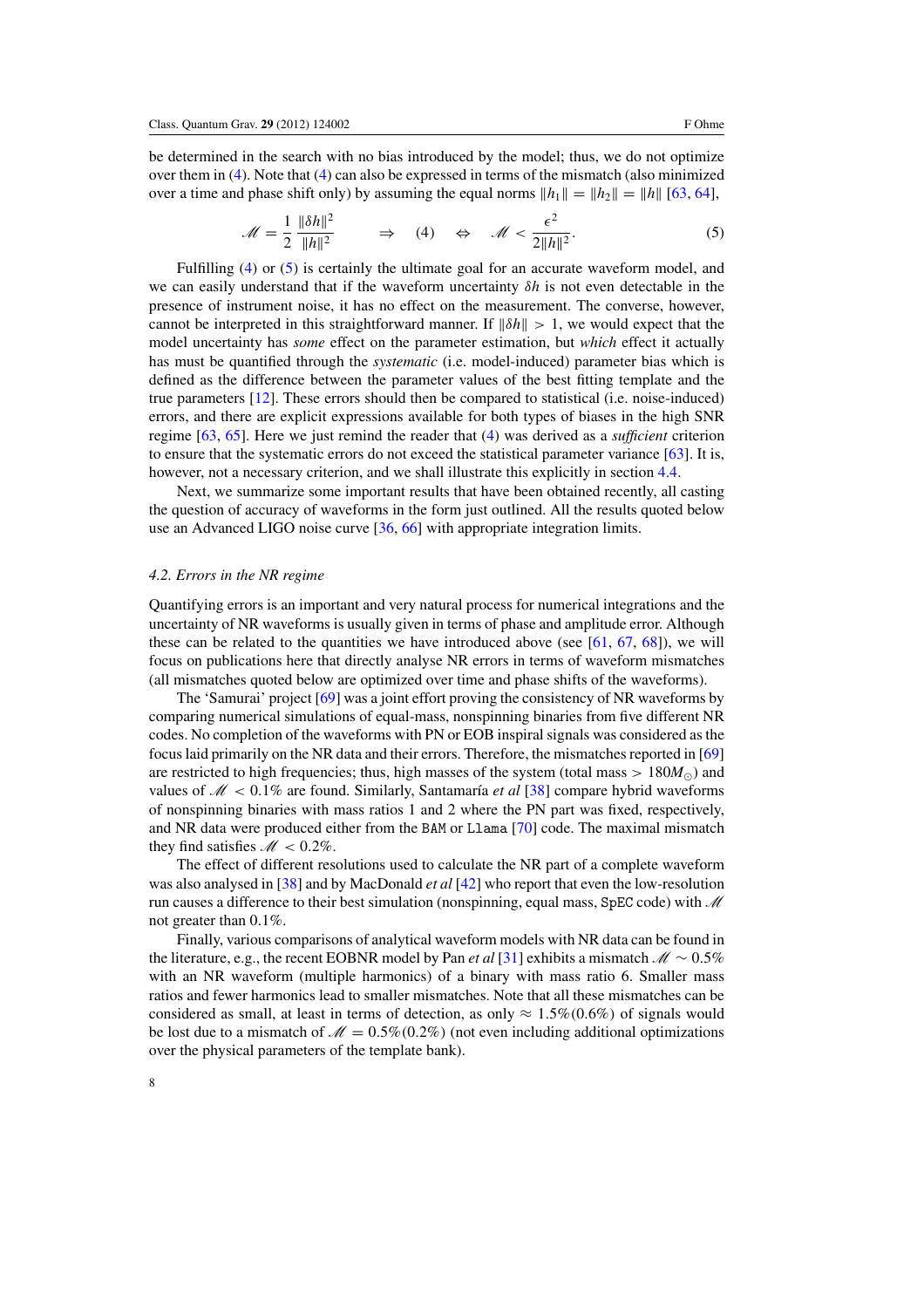## <span id="page-9-0"></span>*4.3. Hybridization errors*

There are different strategies to combine two parts of supposedly the same waveform into one signal. As one is forced to overlap analytical and numerical results in the late merger regime (as early as the NR simulation permits), one cannot expect that they agree perfectly, and there is some ambiguity about the way an 'optimal alignment' of both waveform parts is defined. Most common both in EOBNR an phenomenological constructions is to decompose *h* into the phase  $\phi$  and amplitude *A* by  $h = Ae^{i\phi}$ . The alignment of the PN/EOB and NR parts is then carried out by minimizing a phase difference, either over an entire interval or at discrete points, utilizing the frequency  $\omega = d\phi/dt$  as well.

A detailed analysis of various aspects involved in such procedures can be found in [\[38,](#page-13-0) [42\]](#page-13-0). The authors of [\[38](#page-13-0)] calculate in their example of a frequency-domain matching that the relative time shift between both waveform parts can be determined, in the best case, up to an uncertainty of  $\delta t_0/M \approx 0.15$ . Reference [\[42\]](#page-13-0) complements this statement by estimating that  $\delta t_0/M \lesssim 1$  is required for an accurate matching with  $\mathcal{M} < 0.02\%$ . In addition, the recommended matching interval is formulated in terms of the frequency evolution  $\omega_1 \rightarrow \omega_2$  within this interval, and reference [\[42](#page-13-0)] suggests  $(\omega_2 - \omega_1)/\omega_m \gtrsim 0.1$  (where  $\omega_m$  is the transition frequency from PN to NR).

Hannam *et al* [\[41](#page-13-0)] compared different hybridization schemes, including time and frequency-domain variants, and they show for an equal-mass, nonspinning binary that the resulting different hybrids have a mismatch of at most  $\mathcal{M} = 0.03\%$ . Again, we can summarize these results by stating that in the cases considered (mostly nonspinning, some aligned-spin configurations, mass-ratio close to unity), the hybridization involves some careful fine-tuning but the uncertainties introduced are acceptable for data-analysis purposes.

#### *4.4. Uncertainty of the inspiral waveform—NR length requirements*

Recently, several publications quantified the effect of different analytical waveform models that are completed with common late-inspiral, merger and ringdown data [\[38,](#page-13-0) [41](#page-13-0)– [43](#page-13-0), [62](#page-14-0), [71\]](#page-14-0). The general approach in each of these articles is similar: different PN/EOB approximants are stitched to some given high-frequency data (Boyle [\[43](#page-13-0)] and Ohme *et al* [\[71](#page-14-0)] point out that only very limited information from NR is actually needed) and the slightly different signals are analysed in terms of their distance  $\|\delta h\|$  or mismatch  $\mathcal{M}$ , at first optimized over time and phase shifts only.

The results are sobering. Even approximants with nonspinning/spinning terms up to 3.5PN*/*2.5PN order (amplitude at 3PN*/*2PN order) induce hybrid-waveform disagreements that can reach mismatches of the order of a few to more than 10%. That is at least an order of magnitude more than what has been found for NR and hybridization errors! Of course, there are again many details entering these calculations, the most crucial choices being (a) the two analytical models compared to each other, (b) the total mass of the system, (c) the other physical parameters of the system (mass ratio, spins) and (d) where the inspiral waveforms are connected to common NR data.

In a conservative approach, (a) and (b) are dealt with by repeating the same analysis for various different models and calculating the mismatches for a range of masses (the waveforms themselves scale trivially with the total mass); the maximum of all of these numbers then represents the total uncertainty due to an ambiguous inspiral. However, astrophysical expectations of, e.g., the minimal constituent mass may considerably restrict the plausible range of total masses, which leads to more relaxed accuracy requirements particularly for higher mass ratios [\[43](#page-13-0), [71](#page-14-0)].

9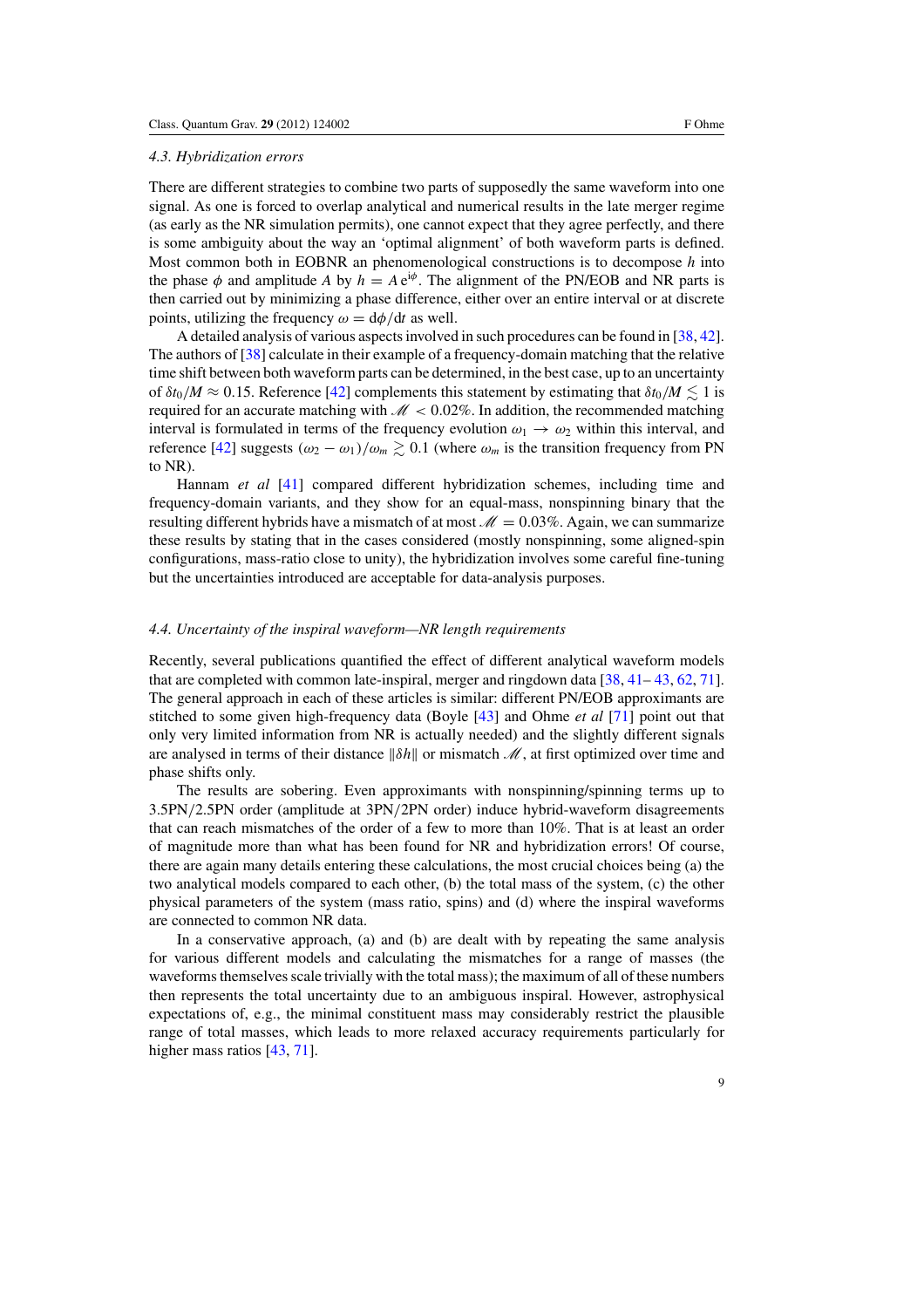One way to reduce the total modelling error is to shorten the PN contribution to the waveform and employ accordingly longer NR simulations. As stated before, NR data are extremely expensive to compute and therefore estimating the required minimal simulation length is a major input to be provided by the waveform modelling community. The first efforts in this direction repeated the error analysis based on PN uncertainties simply for different matching points, thereby estimating how early one would have to match PN and NR to meet a given accuracy requirement. The results found in  $[42, 43]$  $[42, 43]$  $[42, 43]$  $[42, 43]$  suggest that, for given mass ratio and spin, numerical waveforms have to be *much longer* than currently practical simulations. In particular, demanding an uncertainty indistinguishable by the detector (equation [\(4\)](#page-7-0)), even for a moderate SNR (∼10), requires *hundreds of NR orbits*.

At first sight, these results are discouraging, but they are based on sufficient (but not necessary) criteria for individual waveforms. If instead the accuracy analysis is carried out for waveform families that allow for a continuous variation of all physical parameters, the corresponding error estimates are much smaller. Hannam *et al* [\[41](#page-13-0)] first presented mismatches that are not only optimized over phase and time shifts but also with respect to the total mass. Ohme *et al* [\[71\]](#page-14-0) calculated mismatches that are fully optimized (also with respect to mass ratio and spin). This now allows us to quantify the errors not only in terms of waveform differences but also as modelling-based uncertainties in the determination of the parameters. In practice, reference [\[71\]](#page-14-0) reports fully optimized mismatches of the order of 1% and less, achieved with parameter uncertainties of 1% for total mass and symmetric mass ratio and a total bias of 0.1 for the spin parameter  $\chi$ . It was concluded that approximately ten orbits before the merger of numerical data should be good enough for the modelling of many astrophysical systems.

The reason behind such inconsistent conclusions about the required NR waveform length is that the authors take different approaches to define an accuracy goal for hybrid waveforms. From a purely theoretical point of view, every single waveform should be as accurate as possible, and any effect on the measurement should be excluded from the outset. This consequently leads to [\(4\)](#page-7-0) and [\(5\)](#page-8-0) and the request for hundreds of NR orbits. The other point of view is inspired by the immediate goal to detect and interpret GWs out of existing data, and although current waveform uncertainties significantly violate [\(4\)](#page-7-0), it is concluded that one can still potentially use waveforms incorporating  $\approx$ 10 NR orbits for the science intended.

This much more optimistic conclusion relies on fully optimized mismatches, and also on the actual calculation of the systematic parameter bias. As we have noted before, not satisfying [\(4\)](#page-7-0) does not imply that the systematic bias exceeds the statistical one, and an illustration of that is given in figure [2.](#page-11-0) For the example of a binary with total mass  $M = 20M_{\odot}$ , mass ratio 4 and equal aligned spins with  $\chi = 0.5$ , we see that the modelling bias calculated in [\[71\]](#page-14-0) is outside of the 1- $\sigma$  ellipse (by which we mean the area that satisfies [\(5\)](#page-8-0) with  $\epsilon = 1$ ) for all reasonable SNRs. The uncertainty of measuring the total mass *M* and the symmetric mass-ratio  $\eta$  is nevertheless dominated by the statistical error for moderate SNRs, as we can infer from the extension of the ellipses. (If we would measure the chirp mass  $M_c = M \eta^{3/5}$  instead of the total mass, we would find the opposite relation, which highlights again that there is some non-negligible effect on measuring parameters, but it has to be interpreted carefully.)

In the end, both views are important to assess the current state of the art in building GW models. Neither are 10 NR orbits good enough for every application nor are currently feasible waveform models entirely useless for detection or parameter estimation purposes.

#### *4.5. Interpolation error*

The final source of error we shall discuss here is the step from a discrete set of combined PN + NR waveforms to an analytical model. This involves a choice of the interpolation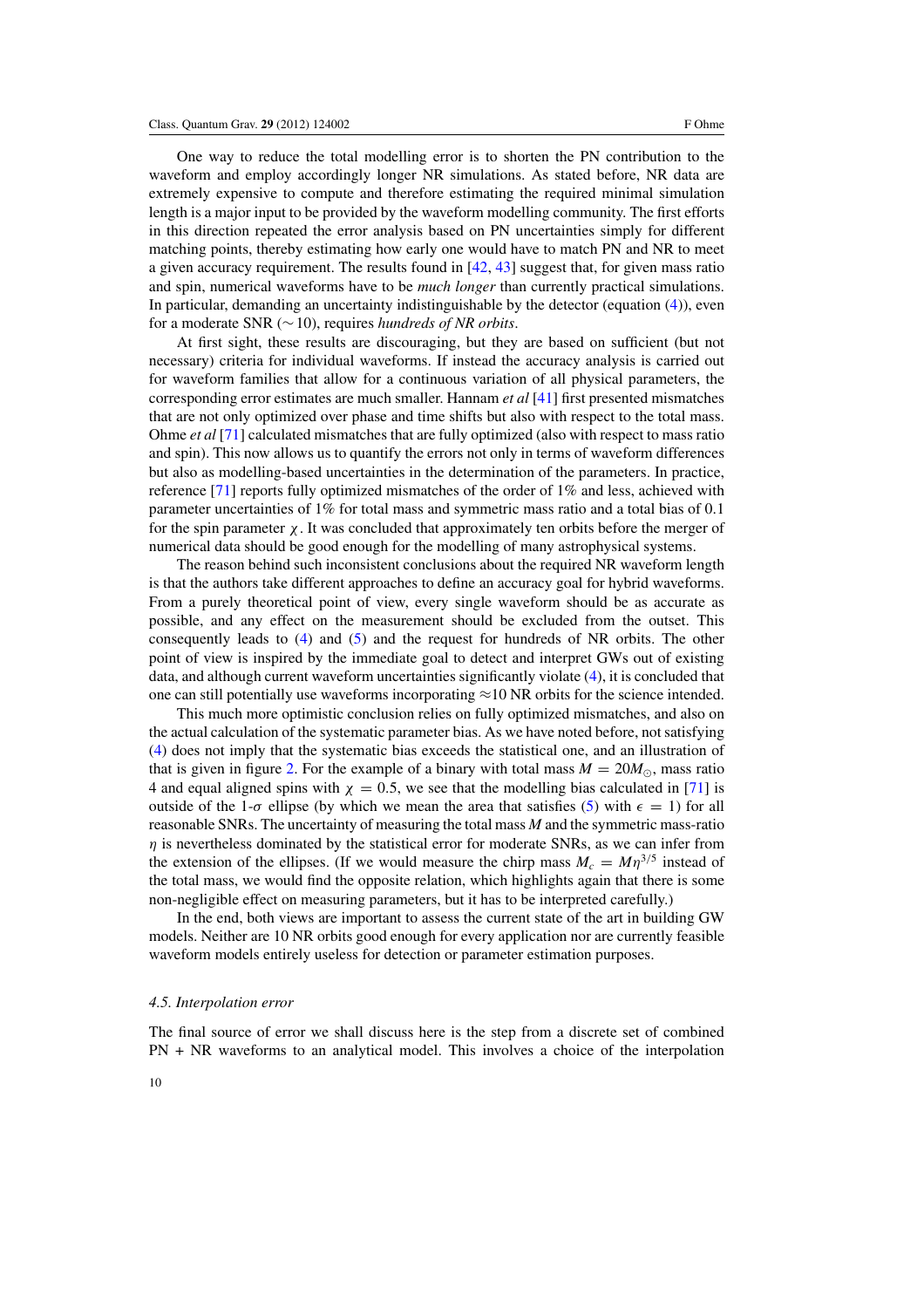<span id="page-11-0"></span>

**Figure 2.** The parameter uncertainties for a binary system with  $M = 20M_{\odot}$ , mass ratio 4 and  $\chi = 0.5$ . The ellipses illustrate the statistical 1- $\sigma$  uncertainty for SNR 10 and 20 (inner ellipse). They are obtained through a calculation of the Fisher information matrix (see [\[72](#page-14-0)]) using the phenomenological model [\[38](#page-13-0)] with all its parameters. The systematic modelling bias is adopted from [\[71\]](#page-14-0), and we use the same detector configuration here, i.e. the analytical fit of the design sensitivity for Advanced LIGO [\[36](#page-13-0)] with a lower cutoff frequency at 20 Hz.

model that eventually represents the entire (phenomenological) waveform as a function of the physical parameters, or, less obvious in the EOBNR construction, the concrete dependence of certain parameters has to be fixed by hand (see, e.g., figure 5 in [\[31](#page-13-0)]). Investigations of how different choices affect the entire model have mostly been restricted to comparisons with NR data; mismatches of the entire signals in different points of the parameter space, however, have not been published to the extent other error sources have been analysed.

An indication of how relevant these 'interpolation errors' are is provided by the study of Damour, Nagar and Trias [\[62](#page-14-0)] who compared an EOBNR model [\[28](#page-13-0)] with phenomenological models [\[36–38\]](#page-13-0), showing that even the mismatches optimized over physical parameters (excluding the spin) exceed  $3\%$  in some regions of the parameter space. At first sight, this might be surprising as the hybrids used to construct the models should be accurate enough for detection purposes (satisfying the 3% mismatch criterion). The difference between the final model and hybrids is also reported to be  $\mathcal{M} \lesssim 2\%$  ( $\lesssim$  5% for the PhenSpin model).

It should be noted, however, that the triangle inequality reads

$$
||h_{\text{model}} - h_{\text{exact}}|| \le ||h_{\text{model}} - h_{\text{hybrid}}|| + ||h_{\text{hybrid}} - h_{\text{exact}}||,\tag{6}
$$

which yields through relation  $(5)$  and its assumptions

$$
\mathcal{M}(h_{\text{model}}, h_{\text{exact}}) \leqslant \left(\sqrt{\mathcal{M}(h_{\text{model}}, h_{\text{hybrid}})} + \sqrt{\mathcal{M}(h_{\text{hybrid}}, h_{\text{exact}})}\right)^2. \tag{7}
$$

Consequently, if the hybrids are accurate within, say, 2% mismatch and the model does not deviate by more than 2% from the set of hybrids, the resulting total uncertainty can nevertheless only be bounded to 8%, which is far above the acceptable mismatch. It is clear from this rough estimation and the results from [\[62](#page-14-0)] that the interpolation of the final model has to be improved in the future, which can be done most easily by increasing the number of (NR/hybrid) waveforms it is constructed from.

## **5. Summary**

Because of the rapid advance in numerical relativity and analytical waveform modelling, there are already a number of waveform models proposed that describe the entire inspiral, merger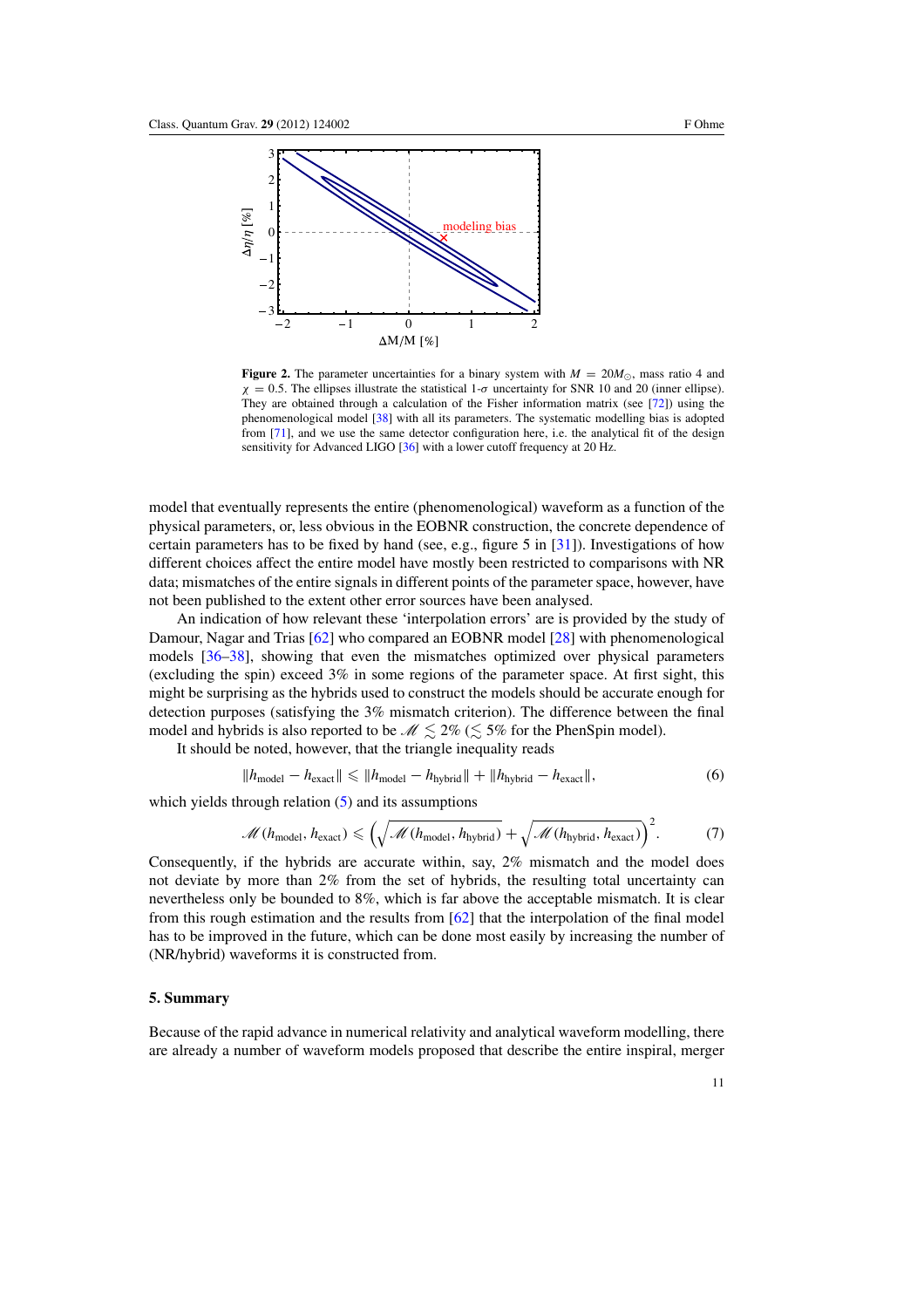<span id="page-12-0"></span>and ringdown signal of a BH binary. These models are already used to analyse data from GW laser interferometers [\[23\]](#page-13-0) and their impact will successively grow the more the physical effects are understood and included in the model. One of the upcoming challenges is for instance the improved construction of full waveform models with precessing spins, and some fundamental questions concerning the choice of coordinate system have already been addressed [\[73–76\]](#page-14-0).

Some attention of the modelling community has most recently been on investigating different error sources and ambiguities in the modelling process, and it was shown that different waveform models do not yet agree accurately enough so that their uncertainty can be neglected. Of course, current and future studies (such as the NINJA project [\[21](#page-13-0), [22\]](#page-13-0) and the NRAR collaboration) aim at testing various search algorithms and waveform models, and the 'best model' will subsequently be refined by incorporating the results obtained in such analyses. It should be pointed out, however, that the variety of models we have today is very useful. In fact, most of the quantitative error analyses rely on the diversity different approaches generate, and if they eventually converge to an (almost) unambiguous description of the waveform, this will put GW astronomy on very solid ground.

The prospects for that are rather good. Techniques to accurately simulate compact binaries and extract GWs are advancing, and the more efficient NR codes become the more they can provide large sets of waveforms spanning the parameter space. A few very long, very accurate simulations will greatly aid the analysis of fundamental questions related to the combination of analytical and numerical data, but there are already various established and well-tested strategies to match both waveform parts. In addition, most recent studies show that hybrid waveforms employing moderately long NR signals are already potentially useful for dataanalysis applications, so refining existing models or introducing new complete waveform models on the basis of many of those NR waveforms should be a realistic goal to be accomplished before the advent of the advanced-detector era.

The common framework to quantify the uncertainty in various waveform models has been introduced and used by several authors, which not only allows for a meaningful comparison of different approaches, but also sets the stage for the time when actually measured signals have to be interpreted. The question of how confident one can claim to identify the source of the signal will be of fundamental importance, and any signal that exceeds the uncertainty limits of all theoretically modelled waveforms will be equally exciting.

## **Acknowledgments**

It is a pleasure to thank the organizers at Cardiff University for a very pleasant and enlightening conference NRDA2011/Amaldi 9. Many ideas and insights presented here are the result of numerous discussions with colleagues, with special thanks to Mark Hannam, Sascha Husa, Badri Krishnan, Stas Babak and Parameswaran Ajith. This work was supported by the IMPRS for Gravitational Wave Astronomy.

# **References**

- [1] Abbott B *et al* (LIGO Scientific Collaboration) 2009 *Rep. Prog. Phys.* **72** [076901](http://dx.doi.org/10.1088/0034-4885/72/7/076901) (arXiv[:0711.3041\)](http://arxiv.org/abs/0711.3041)
- [2] Sigg D (LIGO Scientific Collaboration) 2008 *Class. Quantum Grav.* **25** [114041](http://dx.doi.org/10.1088/0264-9381/25/11/114041)
- [3] Smith J R (LIGO Scientific Collaboration) 2009 *Class. Quantum Grav.* **26** [114013](http://dx.doi.org/10.1088/0264-9381/26/11/114013) (arXiv[:0902.0381\)](http://arxiv.org/abs/0902.0381)
- [4] Acernese F *et al* 2008 *Class. Quantum Grav.* **25** [184001](http://dx.doi.org/10.1088/0264-9381/25/18/184001)
- [5] Accadia T *et al* 2011 *Class. Quantum Grav.* **28** [114002](http://dx.doi.org/10.1088/0264-9381/28/11/114002)
- [6] Grote H (LIGO Scientific Collaboration) 2008 *Class. Quantum Grav.* **25** [114043](http://dx.doi.org/10.1088/0264-9381/25/11/114043)
- [7] Luck H (LIGO Scientific Collaboration) 2010 arXiv[:1004.0338](http://arxiv.org/abs/1004.0338)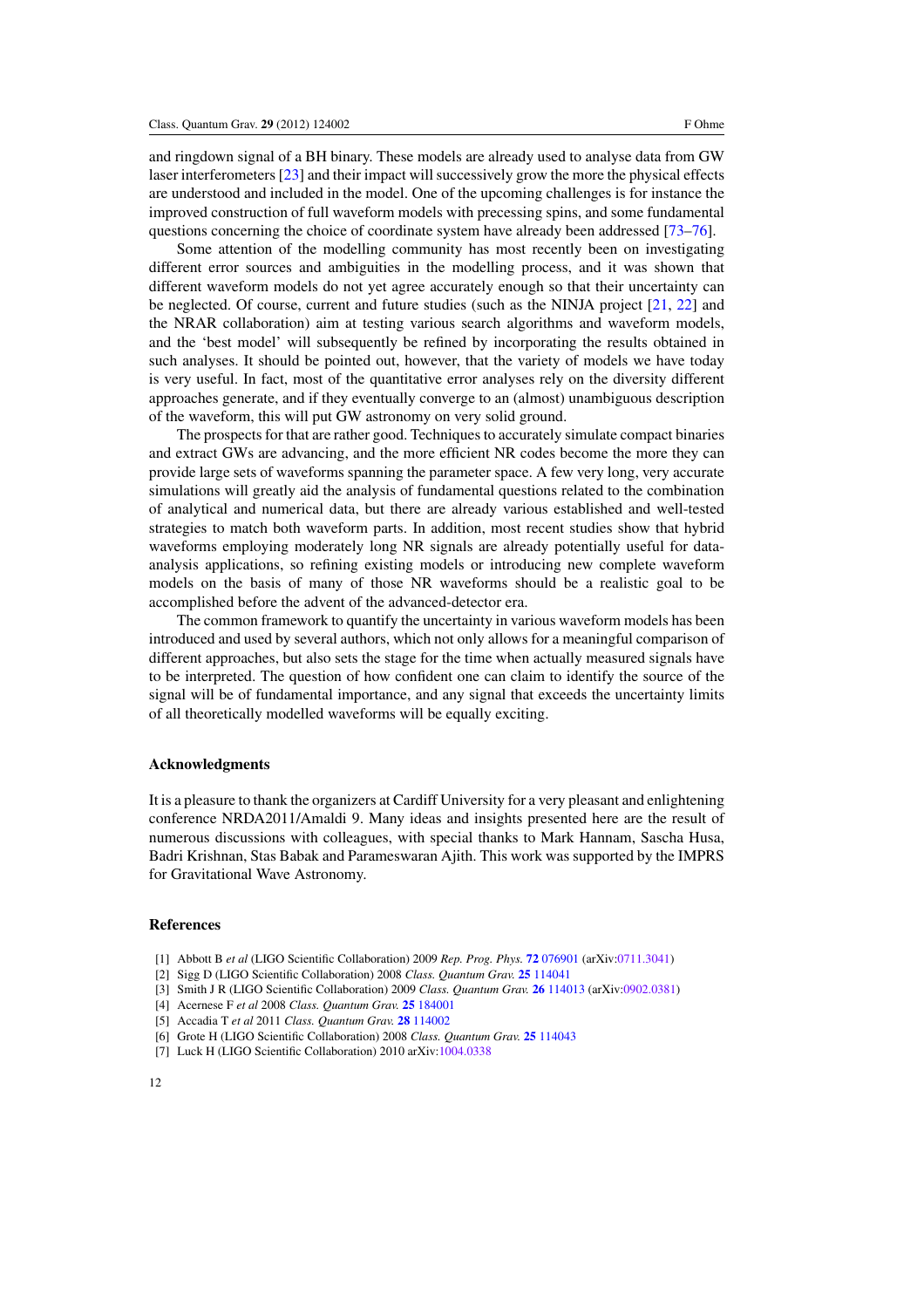- <span id="page-13-0"></span>[8] Abadie J *et al* (LIGO Scientific Collaboration, Virgo Collaboration) 2010 *Class. Quantum Grav.* **27** [173001](http://dx.doi.org/10.1088/0264-9381/27/17/173001) (arXiv[:1003.2480\)](http://arxiv.org/abs/1003.2480)
- [9] Blanchet L 2006 *Living Rev. Rel.* **9** 4 [\(http://www.livingreviews.org/lrr-2006-4\)](http://www.livingreviews.org/lrr-2006-4)
- [10] Buonanno A and Damour T 1999 *Phys. Rev.* D **59** [084006](http://dx.doi.org/10.1103/PhysRevD.59.084006) (arXiv[:gr-qc/9811091\)](http://arxiv.org/abs/gr-qc/9811091)
- [11] Buonanno A and Damour T 2000 *Phys. Rev.* D **62** [064015](http://dx.doi.org/10.1103/PhysRevD.62.064015) (arXiv[:gr-qc/0001013\)](http://arxiv.org/abs/gr-qc/0001013)
- [12] Damour T, Iyer B R and Sathyaprakash B S 1998 *Phys. Rev.* D **57** [885–907](http://dx.doi.org/10.1103/PhysRevD.57.885) (arXiv[:gr-qc/9708034\)](http://arxiv.org/abs/gr-qc/9708034)
- [13] Damour T, Jaranowski P and Schäfer G 2000 Phys. Rev. D 62 [084011](http://dx.doi.org/10.1103/PhysRevD.62.084011) (arXiv[:gr-qc/0005034\)](http://arxiv.org/abs/gr-qc/0005034)
- [14] Reisswig C, Bishop N, Pollney D and Szilagyi B 2010 *Class. Quantum Grav.* **27** [075014](http://dx.doi.org/10.1088/0264-9381/27/7/075014) (arXiv[:0912.1285\)](http://arxiv.org/abs/0912.1285)
- [15] Babiuc M, Szilagyi B, Winicour J and Zlochower Y 2011 *Phys. Rev.* D **84** [044057](http://dx.doi.org/10.1103/PhysRevD.84.044057) (arXiv[:1011.4223\)](http://arxiv.org/abs/1011.4223)
- [16] Hannam M 2009 *Class. Quantum Grav.* **26** [114001](http://dx.doi.org/10.1088/0264-9381/26/11/114001) (arXiv[:0901.2931\)](http://arxiv.org/abs/0901.2931)
- [17] Hinder I 2010 *Class. Quantum Grav.* **27** [114004](http://dx.doi.org/10.1088/0264-9381/27/11/114004) (arXiv[:1001.5161\)](http://arxiv.org/abs/1001.5161)
- [18] Centrella J M, Baker J G, Kelly B J and van Meter J R 2010 *Annu. Rev. Nucl. Part. Sci.* **60** [75–100](http://dx.doi.org/10.1146/annurev.nucl.010909.083246) (arXiv[:1010.2165\)](http://arxiv.org/abs/1010.2165)
- [19] McWilliams S T 2011 *Class. Quantum Grav.* **28** [134001](http://dx.doi.org/10.1088/0264-9381/28/13/134001) (arXiv[:1012.2872\)](http://arxiv.org/abs/1012.2872)
- [20] Sperhake U, Berti E and Cardoso V 2011 arXiv[:1107.2819](http://arxiv.org/abs/1107.2819)
- [21] Aylott B *et al* 2009 *Class. Quantum Grav.* **26** [165008](http://dx.doi.org/10.1088/0264-9381/26/16/165008) (arXiv[:0901.4399\)](http://arxiv.org/abs/0901.4399)
- [22] Ajith P *et al* 2012 arXiv[:1201.5319](http://arxiv.org/abs/1201.5319)
- [23] Abadie J *et al* (The LIGO Scientific Collaboration and the Virgo Collaboration, the Virgo Collaboration) 2011 *Phys. Rev.* D **83** [122005](http://dx.doi.org/10.1103/PhysRevD.83.122005) (arXiv[:1102.3781\)](http://arxiv.org/abs/1102.3781)
- [24] Buonanno A *et al* 2007 *Phys. Rev.* D **76** [104049](http://dx.doi.org/10.1103/PhysRevD.76.104049) (arXiv[:0706.3732\)](http://arxiv.org/abs/0706.3732)
- [25] Buonanno A *et al* 2009 *Phys. Rev.* D **79** [124028](http://dx.doi.org/10.1103/PhysRevD.79.124028) (arXiv[:0902.0790\)](http://arxiv.org/abs/0902.0790)
- [26] Damour T, Nagar A, Dorband E N, Pollney D and Rezzolla L 2008 *Phys. Rev.* D **77** [084017](http://dx.doi.org/10.1103/PhysRevD.77.084017) (arXiv[:0712.3003\)](http://arxiv.org/abs/0712.3003)
- [27] Damour T, Nagar A, Hannam M, Husa S and Brügmann B 2008 Phys. Rev. D 78 [044039](http://dx.doi.org/10.1103/PhysRevD.78.044039) (arXiv[:0803.3162\)](http://arxiv.org/abs/0803.3162)
- [28] Damour T and Nagar A 2009 *Phys. Rev.* D **79** [081503](http://dx.doi.org/10.1103/PhysRevD.79.081503) (arXiv[:0902.0136\)](http://arxiv.org/abs/0902.0136)
- [29] Pan Y *et al* 2010 *Phys. Rev.* D **81** [084041](http://dx.doi.org/10.1103/PhysRevD.81.084041) (arXiv[:0912.3466\)](http://arxiv.org/abs/0912.3466)
- [30] Yunes N, Buonanno A, Hughes S A, Coleman Miller M and Pan Y 2010 *Phys. Rev. Lett.* **104** [091102](http://dx.doi.org/10.1103/PhysRevLett.104.091102) (arXiv[:0909.4263\)](http://arxiv.org/abs/0909.4263)
- [31] Pan Y *et al* 2011 arXiv[:1106.1021](http://arxiv.org/abs/1106.1021)
- [32] Berti E, Cardoso V and Starinets A O 2009 *Class. Quantum Grav.* **26** [163001](http://dx.doi.org/10.1088/0264-9381/26/16/163001) (arXiv[:0905.2975\)](http://arxiv.org/abs/0905.2975)
- [33] Mroué A H, Kidder L E and Teukolsky S A 2008 *Phys. Rev.* D **78** [044004](http://dx.doi.org/10.1103/PhysRevD.78.044004) (arXiv[:0805.2390\)](http://arxiv.org/abs/0805.2390)
- [34] Damour T, Iyer B R and Nagar A 2009 *Phys. Rev.* D **79** [064004](http://dx.doi.org/10.1103/PhysRevD.79.064004) (arXiv[:0811.2069\)](http://arxiv.org/abs/0811.2069)
- [35] Ajith P *et al* 2007 *Class. Quantum Grav.* **24** [S689–700](http://dx.doi.org/10.1088/0264-9381/24/19/S31) (arXiv[:0704.3764\)](http://arxiv.org/abs/0704.3764)
- [36] Ajith P *et al* 2008 *Phys. Rev.* D **77** [104017](http://dx.doi.org/10.1103/PhysRevD.77.104017) (arXiv[:0710.2335\)](http://arxiv.org/abs/0710.2335)
- [37] Ajith P *et al* 2011 *Phys. Rev. Lett.* **106** [241101](http://dx.doi.org/10.1103/PhysRevLett.106.241101) (arXiv[:0909.2867\)](http://arxiv.org/abs/0909.2867)
- [38] Santamaría L *et al* 2010 *Phys. Rev.* D **82** [064016](http://dx.doi.org/10.1103/PhysRevD.82.064016) (arXiv[:1005.3306\)](http://arxiv.org/abs/1005.3306)
- [39] Boyle M *et al* 2008 *Phys. Rev.* D **78** [104020](http://dx.doi.org/10.1103/PhysRevD.78.104020) (arXiv[:0804.4184\)](http://arxiv.org/abs/0804.4184)
- [40] Boyle M, Brown D A and Pekowsky L 2009 *Class. Quantum Grav.* **26** [114006](http://dx.doi.org/10.1088/0264-9381/26/11/114006) (arXiv[:0901.1628\)](http://arxiv.org/abs/0901.1628)
- [41] Hannam M, Husa S, Ohme F and Ajith P 2010 *Phys. Rev.* D **82** [124052](http://dx.doi.org/10.1103/PhysRevD.82.124052) (arXiv[:1008.2961\)](http://arxiv.org/abs/1008.2961)
- [42] MacDonald I, Nissanke S and Pfeiffer H P 2011 *Class. Quantum Grav.* **28** [134002](http://dx.doi.org/10.1088/0264-9381/28/13/134002) (arXiv[:1102.5128\)](http://arxiv.org/abs/1102.5128)
- [43] Boyle M 2011 *Phys. Rev.* D **84** [064013](http://dx.doi.org/10.1103/PhysRevD.84.064013) (arXiv[:1103.5088\)](http://arxiv.org/abs/1103.5088)
- [44] Buonanno A, Iyer B, Ochsner E, Pan Y and Sathyaprakash B S 2009 *Phys. Rev.* D **80** [084043](http://dx.doi.org/10.1103/PhysRevD.80.084043) (arXiv[:0907.0700\)](http://arxiv.org/abs/0907.0700)
- [45] Sturani R *et al* 2010 *J. Phys.: Conf. Ser.* **243** [012007](http://dx.doi.org/10.1088/1742-6596/243/1/012007) (arXiv[:1005.0551\)](http://arxiv.org/abs/1005.0551)
- [46] Sturani R *et al* 2010 arXiv[:1012.5172](http://arxiv.org/abs/1012.5172)
- [47] Yunes N *et al* 2011 *Phys. Rev.* D **83** [044044](http://dx.doi.org/10.1103/PhysRevD.83.044044) (arXiv[:1009.6013\)](http://arxiv.org/abs/1009.6013)
- [48] Baiotti L, Damour T, Giacomazzo B, Nagar A and Rezzolla L 2011 *Phys. Rev.* D **84** [024017](http://dx.doi.org/10.1103/PhysRevD.84.024017) (arXiv[:1103.3874\)](http://arxiv.org/abs/1103.3874)
- [49] LIGO Scientific Collaboration <http://www.ligo.org>
- [50] Virgo Collaboration <https://wwwcascina.virgo.infn.it>
- [51] Ajith P 2011 *Phys. Rev.* D **84** [084037](http://dx.doi.org/10.1103/PhysRevD.84.084037) (arXiv[:1107.1267\)](http://arxiv.org/abs/1107.1267)
- [52] Boyle M *et al* 2007 *Phys. Rev.* D **76** [124038](http://dx.doi.org/10.1103/PhysRevD.76.124038) (arXiv[:0710.0158\)](http://arxiv.org/abs/0710.0158)
- [53] Ajith P *et al* 2007 arXiv[:0709.0093](http://arxiv.org/abs/0709.0093)
- [54] Scheel M A *et al* 2006 *Phys. Rev.* D **74** [104006](http://dx.doi.org/10.1103/PhysRevD.74.104006) (arXiv[:gr-qc/0607056\)](http://arxiv.org/abs/gr-qc/0607056)
- [55] The Spectral Einstein Code (SpEC) <http://www.black-holes.org/SpEC.html>
- [56] Brügmann B et al 2008 Phys. Rev. D 77 [024027](http://dx.doi.org/10.1103/PhysRevD.77.024027) (arXiv[:gr-qc/0610128\)](http://arxiv.org/abs/gr-qc/0610128)
- [57] Vaishnav B, Hinder I, Herrmann F and Shoemaker D 2007 *Phys. Rev.* D **76** [084020](http://dx.doi.org/10.1103/PhysRevD.76.084020) (arXiv[:0705.3829\)](http://arxiv.org/abs/0705.3829)
- [58] Finn L S 1992 *Phys. Rev.* D **46** [5236–49](http://dx.doi.org/10.1103/PhysRevD.46.5236) (arXiv[:gr-qc/9209010\)](http://arxiv.org/abs/gr-qc/9209010)
- [59] Cutler C and Flanagan E E 1994 *Phys. Rev.* D **49** [2658–97](http://dx.doi.org/10.1103/PhysRevD.49.2658) (arXiv[:gr-qc/9402014\)](http://arxiv.org/abs/gr-qc/9402014)
- [60] Jaranowski P and Królak A 2005 Living Rev. Rel. 8 3 [\(http://www.livingreviews.org/lrr-2005-3\)](http://www.livingreviews.org/lrr-2005-3)
- [61] Lindblom L, Owen B J and Brown D A 2008 *Phys. Rev.* D **78** [124020](http://dx.doi.org/10.1103/PhysRevD.78.124020) (arXiv[:0809.3844\)](http://arxiv.org/abs/0809.3844)